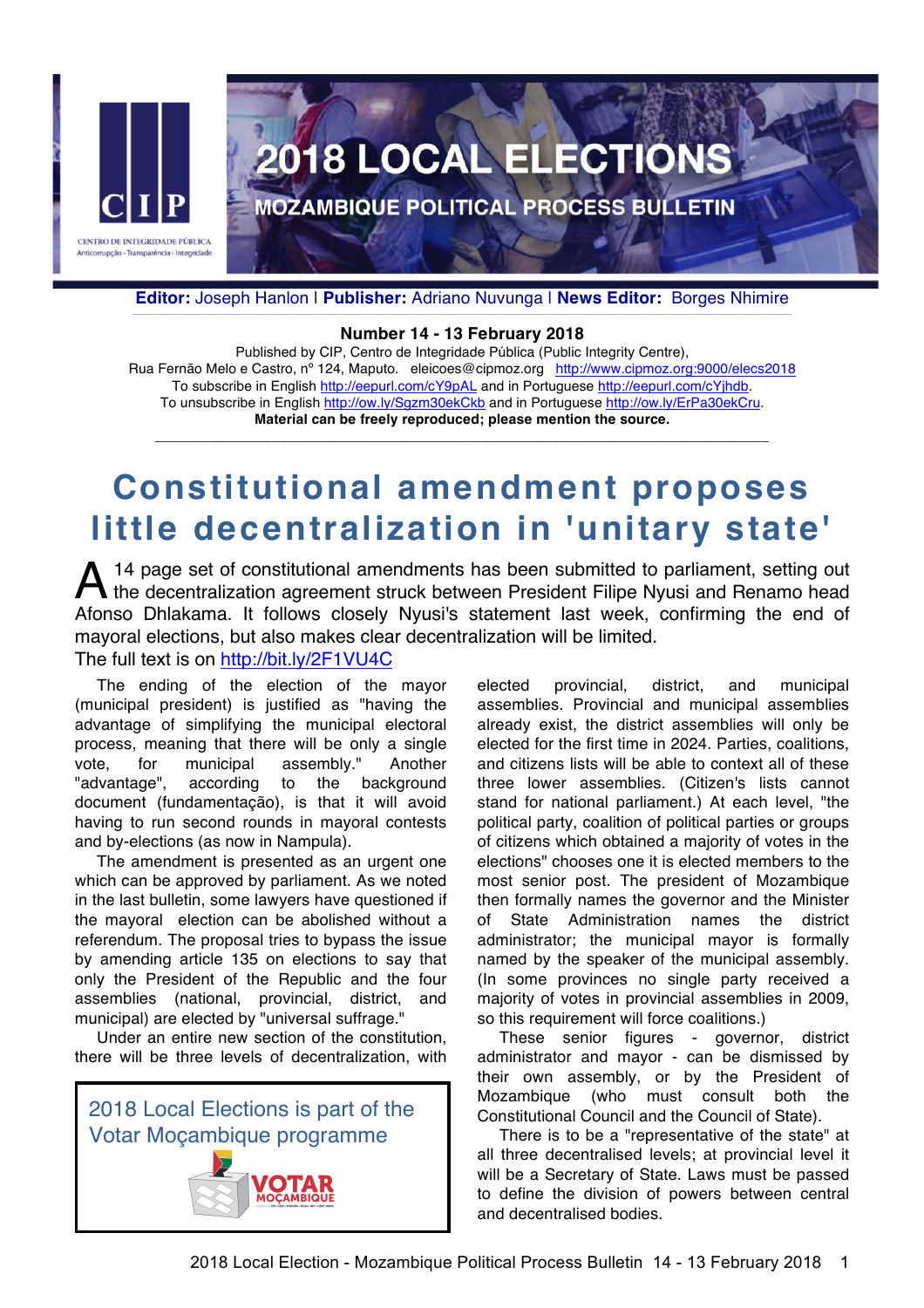### **Limited powers**

The provincial and district assemblies will have only limited powers, in some ways less than municipalities. Nothing is said in the constitutional amendment about taxation and finance, whereas municipalities have limited taxing powers.

Provincial assemblies must approve the provincial annual plan and budget and "inspect and monitor" their implementation, but this is their only power. They can also have formal opinions on a range of issues.

District assemblies can only approve the annual plan, and inspect and monitor its implementation.

They both can be given additional powers through legislation.

## **Division of powers**

The background paper stresses "the principle that national interest prevails and that the political unity of the state must be maintained" and thus there are a long list of issues which are considered national issues because they are about sovereignty. These include defence, security and public order, minerals and energy, natural resources, and inland water and the sea.

Decentralised powers can include:

Agriculture, fishing, forestry.

Land management Local roads and public transport Conservation and tourism Primary health care and primary and technical education Rural and community development Water and sanitation

# **Registration starts in two weeks**

V oter registration for the 10 October 2018 municipal elections and October 2019 national<br>elections starts on 1 March and will continue through April. Civic education for the elections starts on 1 March and will continue through April. Civic education for the registration begins tomorrow, 14 February.

The law requires an entirely new registration for each 5-year electoral cycle, so all voters must register again even if they have voters cards from past registrations - the old voters card will no longer be valid.

The registration this year is not national, but only in districts and the 53 cities which will have municipal elections in October. CNE expects to register 8 million people. There will be a national registration next year. These new voters cards are valid for both local elections this year and national elections next year.

In December 2017 the CNE did an experimental mock registration in 9 districts to test equipment left over from the 2013/14 registration. The experience showed much of it has not survived and will be unable to be used in this registration. Brigade members also showed that they were poorly trained. It was taking 6 to 8 minutes to register a voter, three times as much as STAE expects.

#### **Nampula still unclear**

Registration takes place in all districts and municipalities where there will be local elections in October, which will include Nampula. But the Constitutional Council still has not ruled on the first election, and the second round must take place within 30 days of that ruling - surely during the registration period - unless a decision is taken to not hold the second round as mayoral elections are being abolished.

A second round will be confusing, because voters will have to use their 2013/14 voters cards, and not their new ones.

In his statement announced the opening of the registration education campaign, CNE President Sheik Abdul Carimo Sau did not mention Nampula and did not take questions from the press afterwards.

Detailed coverage of 2018 municipal and 2019 national elections is again being provided by the *Mozambique Political Process Bulletin*, which has covered all of Mozambique's multi-party elections. We will have a large team of local journalists throughout the country, ensuring that our reports are accurate and verified. Publication will become more frequent in the run-up to the Nampula by-election; we will publish daily in election periods.

Elections newsletters are distributed on the "Mozambique News Reports and Clippings" mailing list. **If you do not want to receive the elections newsletter,**

**simply send a note to j.hanlon@open.ac.uk with the subject line "no election".** The elections newsletter is also in Portuguese; para subscrever http://eepurl.com/cYjhdb Previous issues are available on http://cipmoz.org:9000/elections2018/